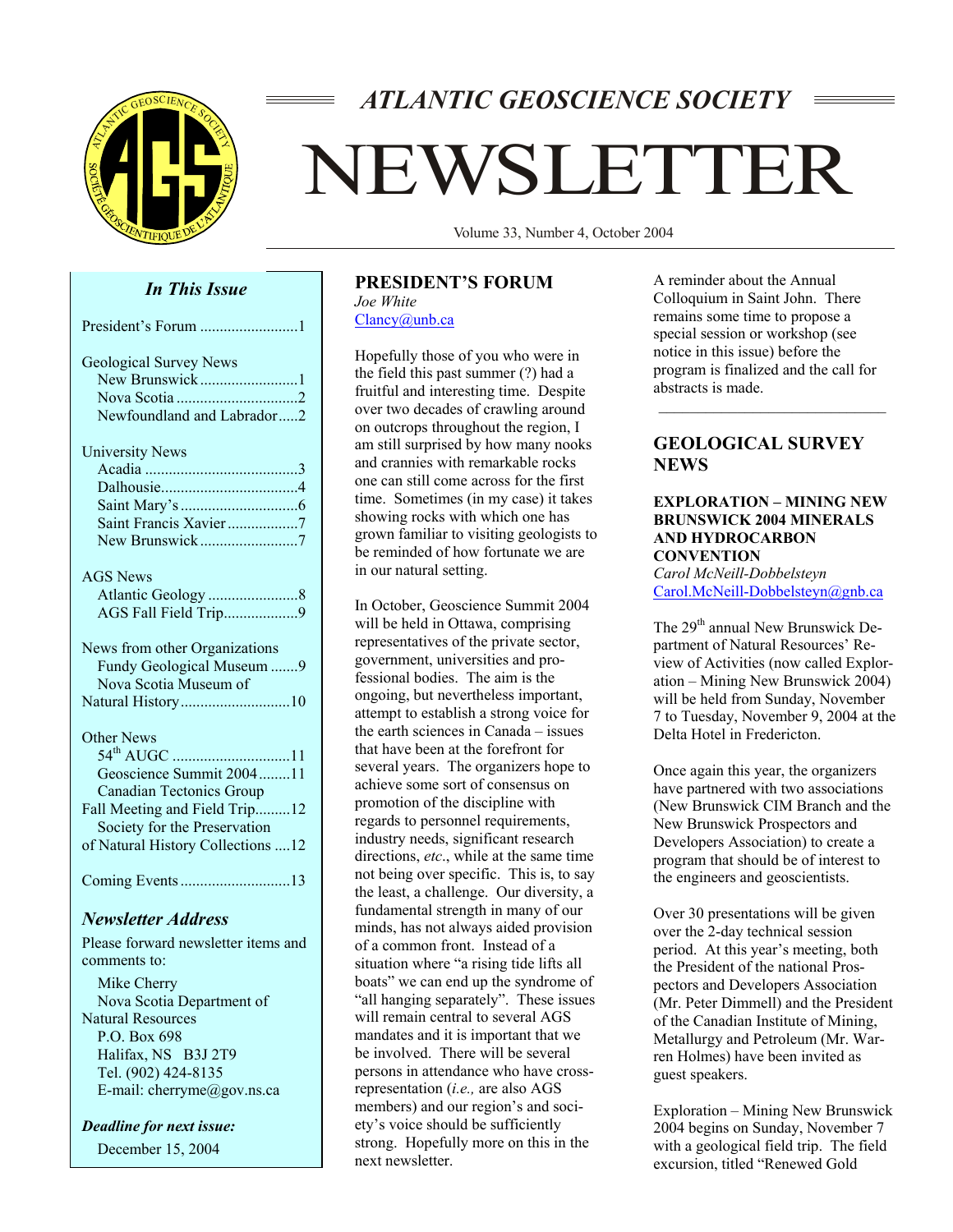Exploration in the Cape Spencer Area, Southern, New Brunswick", will be led by Michael Henrichsen of Geodex Minerals Ltd. and Malcolm McLeod (NBDNR) and will provide a golden opportunity for attendees to see and hear what activity has been taking place in this region of the province.

A trade show, prospector and exploration displays, a banquet, and other social activities will also form part of the 2004 conference.

To keep up to date on the conference program, please check out the conference web site at http://www.gnb.ca/0078/minerals/Ann ual Review of Activities/activitiese.asp.

Anyone interested in becoming a conference sponsor or wishing to take part in the trade show should contact Don Carroll at 506-453-6642 or Don.Carroll@gnb.ca

#### **MINING MATTERS FOR NOVA SCOTIA 2004** *Mike MacDonald*  mamacdon@gov.ns.ca

*(The following article was originally published in Volume 21, no. 3 of the Nova Scotia Minerals Update.)* 

What is the impact of the mining industry on the Nova Scotia economy? What mineral commodities are mined in Nova Scotia? Does Nova Scotia have economic deposits of gold? Is there any coal mining on Cape Breton Island? Does a mining company have to clean up the land when mining is finished? Does the general public have any say in proposed mining projects? The answers to these questions and many others may be found at the Mining Matters 2004 conference, to be held at the Westin Nova Scotian Hotel on Monday and Tuesday, November 1 and 2.

In 1998, NSDNR made significant changes to its annual conference, changing the name from Review of Activities to Mining Matters, and

broadening the mandate of the event. It was decided that in addition to providing a venue to highlight geoscience research in Nova Scotia and promote the mineral potential of the province to interested mineral exploration companies, the conference would be used to increase the awareness and understanding of the mineral industry to a wide audience. Since its inception, the list of partners involved in the organization of Mining Matters has grown to include the departments of Economic Development and Natural Resources, the Mining Society of Nova Scotia, the Chamber of Mineral Resources of Nova Scotia, and the Prospectors Association of Nova Scotia. Delegates at the conference, historically dominated by geologists and mineral explorationists, now include representatives from many provincial government departments and agencies, Natural Resources Canada, local universities, Regional Development Agencies, municipal planners, supply and service industries, and the general public.

Making sure that these groups of delegates gets their collective 'bang for the buck' is not easy, especially since the organizers of the conference want to retain the core geoscience and mining aspects of the conference. This year's conference, however, is shaping up to do just that! Three technical sessions will focus on general developments in the mineral industry, the mineral wealth of southwestern Nova Scotia (in recognition of the  $25<sup>th</sup>$  anniversary of the discovery of the East Kemptville tin deposit), and the geology and mineral deposits of the Carboniferous rocks of northern Nova Scotia and Cape Breton Island. Two field trips are planned. One will visit Black Bull Resources Ltd.'s new quartz mine near Yarmouth and examine the geology and reclamation of the former East Kemptville tin mine. The second trip, provisionally termed MetroGeo, will feature the urban geology of the metropolitan Halifax area. A special treat for delegates this year will be the participation of local stone mason Heather Lawson from Raspberry Bay Stone. Heather

will be on hand carving one of the plinths that will be used in a new interpretation centre at Joggins.

Mining Matters 2004 will also feature luncheons with guest speakers on both days of the conference and a Baron of Beef reception hosted by the Hon. Richard Hurlburt, Minister of Natural Resources. Mark November 1-2 on your calendar and plan to attend.

More information can be obtained from the departmental website at http://www.gov.ns.ca/natr/meb .

#### **28TH ANNUAL REVIEW OF ACTIVITIES, MINES AND ENERGY BRANCHES, NEWFOUNDLAND AND LABRADOR DEPARTMENT OF NATURAL RESOURCES**

\_\_\_\_\_\_\_\_\_\_\_\_\_\_\_\_\_\_\_\_\_\_\_\_\_\_\_\_\_

*(The following was distributed by the Geoscience Publications and Information Section, Geological Survey of Newfoundland and Labrador.)* 

The 2004 Review of Activities for the Mines and Energy branches of the Newfoundland and Labrador Department of Natural Resources will be held on Thursday, November 4, at the Delta St. John's Hotel and Conference Centre, St. John's. The meeting will present an overview of the current research and other activities of the department, including overview presentations, technical papers, and a poster session. Project leaders and senior staff will be available for discussion of their and the department's activities.

There will also be a public lecture, entitled "Meteorite Impact Cratering: A Force of Planetary and Biological Change, with Some Newfoundland and Labrador Examples". This lecture will be delivered by Gerry Squires, at 7:30 pm on Thursday.

Pre-registration is available online at http://www.gov.nl.ca/mines&en/geosu rvey/conferences/openhouse04.htm until October 20.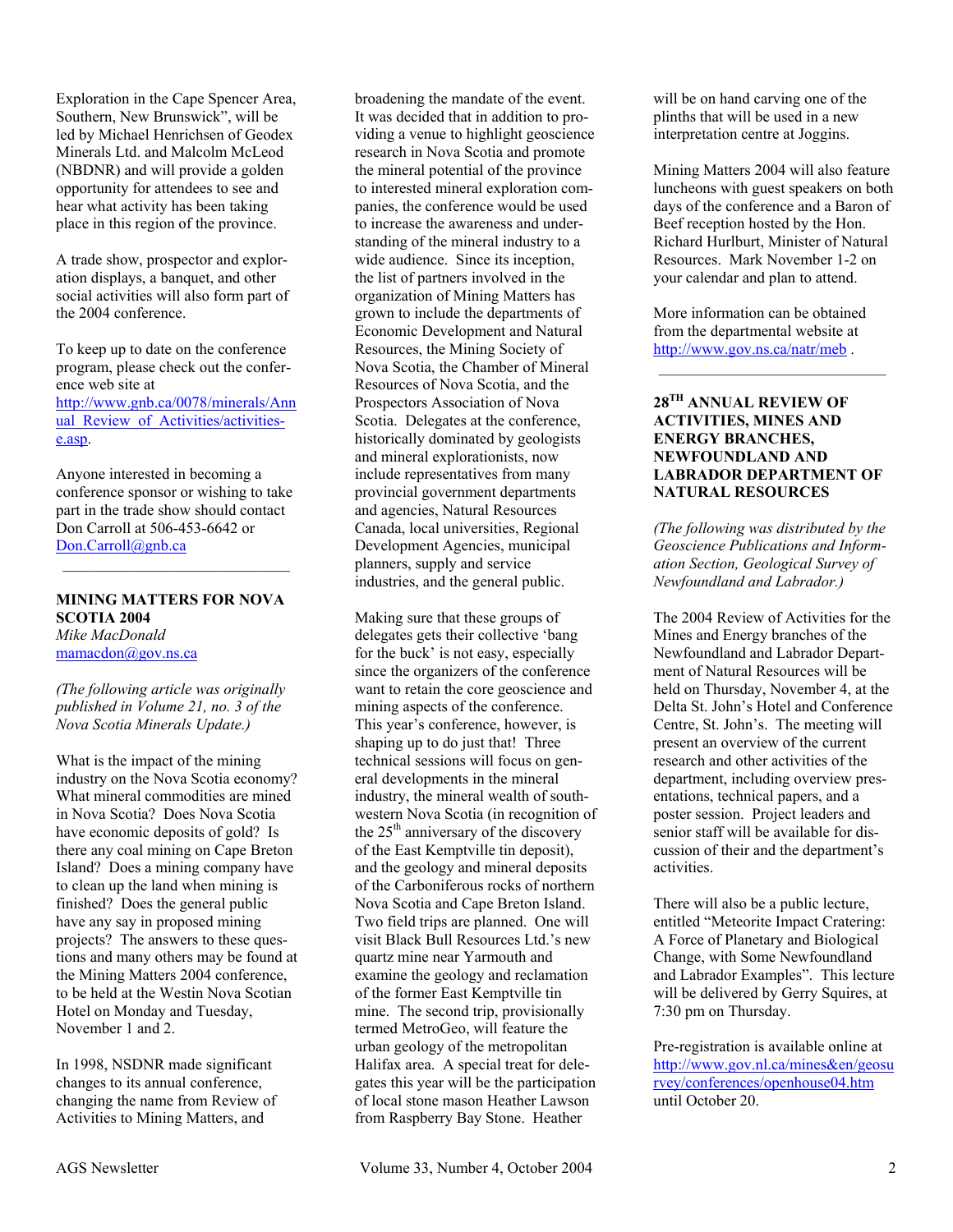Program details will be posted later on the department website, at http://www.gov.nl.ca/mines&en/ , or on the Geological Survey's website at http://www.gov.nl.ca/mines&en/geosu rvey . Additional information is also available from Norman Mercer (709- 729-6193 or nlm@zeppo.geosurv.gov.nl.ca) or

Debbie Downie (709-729-3159 or dmd@zeppo.geosurv.gov.nl.ca) .

Registrants are responsible for booking their own accommodations. Delegates reserving rooms at the Delta St. John's (1-800-268-1133 or 709-739- 6404) should advise the hotel that they wish a room in the CIM block.

The Review of Activities is being held in conjunction with the  $51<sup>st</sup>$  Annual Meeting of the Newfoundland Branch of the Canadian Institute of Mining, Metallurgy and Petroleum (CIM).

 $\mathcal{L}=\mathcal{L}=\mathcal{L}=\mathcal{L}=\mathcal{L}=\mathcal{L}=\mathcal{L}=\mathcal{L}=\mathcal{L}=\mathcal{L}=\mathcal{L}=\mathcal{L}=\mathcal{L}=\mathcal{L}=\mathcal{L}=\mathcal{L}=\mathcal{L}=\mathcal{L}=\mathcal{L}=\mathcal{L}=\mathcal{L}=\mathcal{L}=\mathcal{L}=\mathcal{L}=\mathcal{L}=\mathcal{L}=\mathcal{L}=\mathcal{L}=\mathcal{L}=\mathcal{L}=\mathcal{L}=\mathcal{L}=\mathcal{L}=\mathcal{L}=\mathcal{L}=\mathcal{L}=\mathcal{$ 

# **UNIVERSITY NEWS**

#### **ACADIA**  *Sandra Barr*  sandra.barr@acadiau.ca

After another all-too-short summer, another term is getting underway.

A hardy group of 10 students (as well as instructors Rob Raeside and Sandra Barr) once again survived senior field school in Cape Breton Island in late August through early September. Working in pairs or groups of three, the students mapped separate areas of about 25 km<sup>2</sup> and then used the field data to produce individual maps and a report interpreting the geology of the map area. The map and report were submitted on the last day of the field school, evaluated, and returned to the students for "improvements". The final grade is based on the resubmitted map and report. The school is held in the excellent facilities of the Gaelic College at St. Anns. The instructors note that the use of GPS has led to more efficient field work, and the outcrop locations (although not necessarily the outcrop observations!) are now more accurate. Those dreaded

# **CALL FOR NOMINATIONS**

The Atlantic Geoscience Society is accepting nominations in the following categories:

#### *AGS Distinguished Scientist Award (Gesner Medal)*

and

*AGS Distinguished Service Award* 

A nomination shall include:

- 1. A statement of between 500 and 1,000 words, succinctly explaining how the candidate meets the selection criteria (see below).
- 2. Supporting documentation from the nominator and a letter of support from the seconder. The supporting documentation could include a selected bibliography (abstracts not needed), documentation of impact of work, and supporting letters from referees other than the nominator and seconder.
- 3. The nominator and seconder shall be members in good standing of the Atlantic Geoscience Society.

#### *Deadline for Nominations is December 31, 2004*

#### **CRITERIA**

#### *AGS Distinguished Scientist Award (Gesner Medal)*

- a) The Award is made to a person who has, through his/her own efforts (publications, maps, memoirs, etc.), developed and promoted the advancement of geoscience in the Atlantic region in any field of geology.
- b) The contribution of the person should be of large enough scope to have made an impact beyond the immediate Atlantic region.
- c) The person does not have to reside in the Atlantic region nor be a member of the Atlantic Geoscience Society.
- d) The person must be alive and active in geoscience research, although not necessarily full time in the Atlantic region.

#### *AGS Distinguished Service Award*

This Award shall be given "in recognition of exceptional and altruistic contributions to the Atlantic Geoscience Society over a long period of time". There are no specific criteria other than this.

*Please submit nominations and supporting documentation in writing to:* 

Dr. David Keighley Vice President, Atlantic Geoscience Society Department of Geology, University of New Brunswick Fredericton, NB E3B 5A3

> Telephone: (506)-453-5196 Facsimile: (506)-453-5055 Email: keig@unb.ca

traverses across the highlands plateau from one stream head to another always result now in a happy ending!

Rob Raeside is on sabbatical leave this term, and Cliff Stanley is acting head through December, 2004, after which Rob re-assumes the role.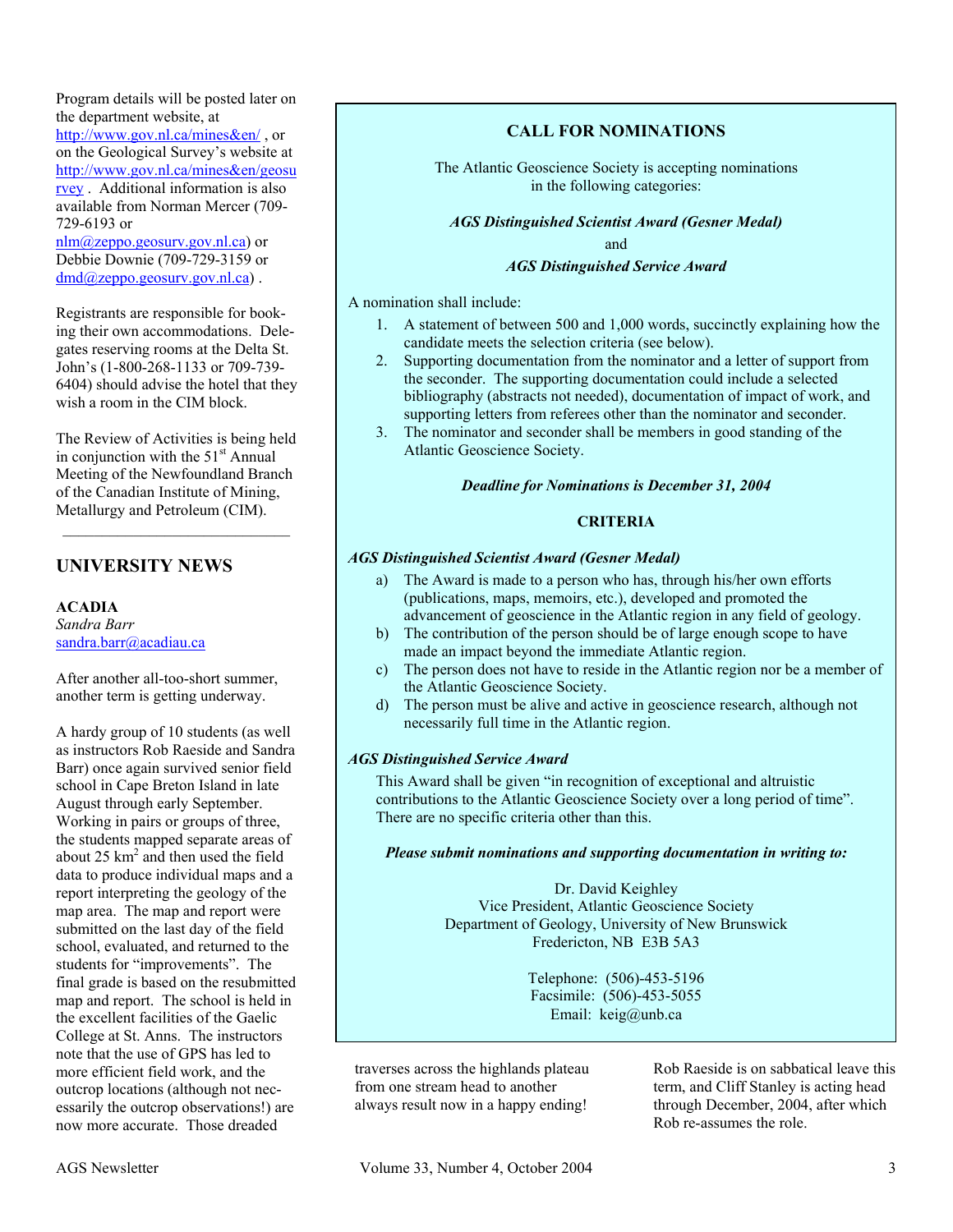Beginning this fall, the Geology Department is offering a new program in Environmental Geoscience. This degree program is available at both a B.Sc. and B.Sc. (Honours) level. It has been introduced in response to recently passed provincial legislation identifying the knowledge requirements required for professional registration as an 'Environmental Geoscientist' in Nova Scotia (similar co-recognized legislation exists in most other provinces and territories, 39 states within the USA, and in the UK). This legislation identifies three Professional Geologist specialties: 'Geologist', 'Environmental Geoscientist' and 'Geophysicist'. The new Environmental Geoscience degree curriculum provides a basis for application to the "Professional Environmental Geoscientist category". It includes a core of courses at the first and second year level in common with Geology majors, and diverges at the third year level to incorporate courses in geochemistry, geophysics, and hydrogeology (all of which are electives in the regular geology program). Outside the Geology Department, students will also take first-year Biology courses, and Mathematics, Physics, and Environmental Science courses (Human Activity and the Environment, Environmental Law, and Environmental Impact Assessment).

The year looks busy in terms of visiting speakers and other special events – anyone interested in attending events at Acadia should check out the website at http://ace.acadiau.ca/science/geol/com ing.htm. We are all looking forward to hosting the AUGC in late October (see accompanying article for more details).

We welcomed three new graduate students to the department this term, bringing the total to 10, a record number. Amanda Blackmore, from the University of Guelph, is doing a joint Acadia - COGS M.Sc. program. She has completed her year at COGS and will be based at Acadia in the coming months to do a thesis with Ian Spooner

on the hydrogeology of the Annapolis Valley, focusing on aquifer vulnerability. Brent Lennox, from the University of Toronto, also will be working with Ian Spooner, on Late Holocene climate change in the Maritimes. Jose Texidor-Carlsson arrived from London, England, with his wife Helen (and cat Shadow!) in late August. He is in the process of turning his engineering background into a geological career, and will be working with Sandra Barr and Cliff Stanley on an economic geology project as yet to be determined.

Continuing students are Cameron Bartsch (Geology of the Blacks Harbour - Beaver Harbour area in southern New Brunswick), Robin Black (pre-Mesozoic rocks on Grand Manan Island, New Brunswick), Lori Cook (interpretation of geophysical data in the Gulf of St. Lawrence west of Cape Breton Island), Russel Hiebert (geochemistry of the Mechanic Settlement Gabbro and its relationship to PGE mineralization, southern New Brunswick), Tansy O'Connor-Parsons (lithogeochemistry of the Golden Mile gold mine, Kalgoorlie, Western Australia), and Cheryl Reid (contact and regional metamorphism around the Barrington Passage Pluton in southwestern Nova Scotia). Andrea Locke, who returned to Newfoundland to take advantage of an employment opportunity, continues to write her thesis on glacial stratigraphy and till geochemical dispersion controls associated with the Brazil Lake Pegmatite, Yarmouth County, Nova Scotia.

B.Sc. Honours theses this year are listed below by student name:

Jeffrey Bigelow - Gold precipitation mechanisms in sheeted quartz veins, Callie Gold Mine, Northern Territory, Australia (Supervisor: Cliff Stanley)

Christina Caldwell - Physical properties of soils on Heckmans Island: Evolution and diversity (ENVS thesis) (Supervisors: Soren Bondrup-Nielsen and Ian Spooner)

Josh Goss - Characterization of

petroleum contaminated soils in Atlantic Canada that are amenable for phytoremediation (Supervisor: Cliff Stanley)

Robert Lodge - Styles of explosive mafic volcanism: examples from the Silurian Eastport Formation, Maine, USA (Supervisor: Nancy Van Wagoner)

Charles Madden - Thermal sensitivity of small boreal lakes, experimental lakes area, northwestern Ontario (ENVS thesis) (Supervisor: Ian Spooner)

Brian Martin - Landscape evolution in the Pleasant River area, southwestern Nova Scotia (ENVS thesis) (Supervisor: Ian Spooner)

Patrick Moran - Petrology of the Seal Island granite, offshore southwestern Nova Scotia (Supervisor: Sandra Barr)

Rebecca Shaeffer - Gold uptake in *Eucalyptus salmonophoia*: A possible explanation for gold anomalies above barren overburden (ENVS thesis) (Supervisor: Cliff Stanley).

 $\mathcal{L}_\text{max}$ 

#### **DALHOUSIE**

*Martin Gibling*  Martin.Gibling@dal.ca

#### *Student Activities*

Our Honours Excursion took place in May 2004 under the direction of John Gosse and Lawrence Plug. The students spent 16 days examining evidence of how Late Cenozoic strain has been partitioned across the Walker Lane Belt, the tectonically active region between the Sierra Nevadas and the Basin and Range province. In addition, the students studied aspects of the regional volcanology, desert geomorphology, soils, glacial geology, and the wide range of geochronology that has been used to study the landscape evolution of western Nevada and eastern California. Highlights of the trip included lunch on a steaming rhyolite dome in the Coso Volcanic Field and a tour of the geothermal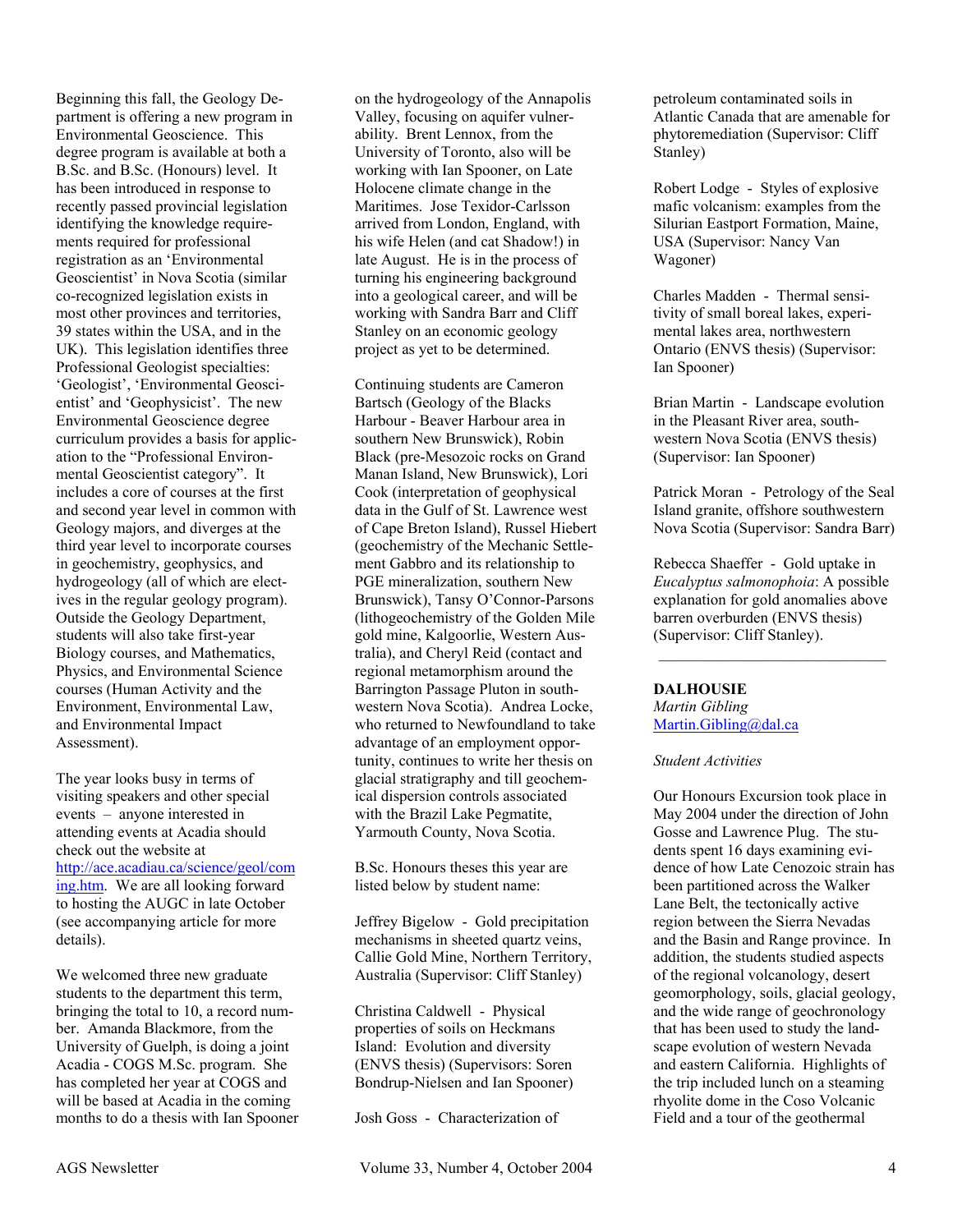plant there, the tectonic geomorphology of Death Valley and surrounding basins, determining the sense and magnitude of shear on a recent highway cutting strike slip fault, a debate on the geological assessment of the US high level radioactive waste repository at Yucca Mountain, Mono Lake, and numerous day hikes without flies.

During the mid-term break in February 2004, Grant Wach led a student excursion to study Petroleum Systems in Trinidad, in conjunction with the University of the West Indies. Highlights included an examination of the famous Pitch Lake and a walk through a sandstone reservoir dripping with oil at the Stollmeyer Quarry – a remarkable and active petroleum system, and an unforgettable student experience.

Twelve undergraduate students completed honours theses in April 2004, in a variety of fields. The top thesis award went to Chris Hamilton for his thesis entitled "Ice-contact Volcanism in the Vifilsfjell Region, Southwest Iceland". Chris also presented his thesis results in the Planetary Sciences Section at the American Geophysical Union (AGU) Joint Assembly in Montreal, and received one of a small number of Outstanding Student Paper Awards.

Several undergraduate student theses from 2003 received awards from the Canadian Institute of Mining in 2004, in competition with student theses and essays from across Canada. The President's Gold Medal award for the top Canadian thesis went to Joseph Kidston for his thesis "Depositional Environment and Provenance of the Dina formation, Provost Oil Field, East Central Alberta, and a Discussion of Hydrocarbon Distribution", which also received the Petroleum Award. Camilla Melrose received the Coal and Oil Sands Award for her thesis "Fossilized Forests of the Lower Carboniferous Horton Bluff Formation, Nova Scotia". Karla Pelrine received the Geology Award for her thesis "Ilmenite-Pyrophanite and Niobian Rutile in the South Mountain Batholith, Nova Scotia".

In the CIM graduate thesis competition, Sarah Caruzzo received First Prize in the Geology category for her Ph.D. thesis "Granite-Hosted Mineral Deposits of the New Ross Area, South Mountain Batholith, Nova Scotia, Canada", supervised by Barrie Clarke. Second Prize in the Petroleum category went to Mark Deptuck for his Ph.D. thesis "Post-rift Geology of the Jeanne D'Arc Basin, with a Focus on the Architecture and Evolution of Early Paleogene Submarine Fans, and

# *LAST CALL FOR PROGRAM IDEAS!*

# **ATLANTIC GEOSCIENCE SOCIETY**  *31st Colloquium and Annual General Meeting*

#### **Current Research in the Atlantic Provinces**

February 4 to 6, 2005 Saint John Trade and Convention Centre and Hilton Hotel Saint John, New Brunswick

Planning is well underway for the AGS's  $31<sup>st</sup>$  Colloquium and Annual General Meeting. All AGS members are encouraged to plan to attend the event.

Proposals for special sessions and/or workshops should be sent, as soon as possible, to Randy Miller at millerrf@nbnet.ca .

Insights from Modern Deep-Water Systems", supervised by David Piper.

Four graduate theses have been defended successfully since the winter:

Alexander Grist (Ph.D.): "Aspects of the Thermal History of the Eastern Margin of Canada Based on Apatite Fission Track and (U-Th)/He Thermochronology", under the supervision of Marcos Zentilli.

Simon Gagne (M.Sc.): "Textural, Chemical and Age Variation in Monazites of the Paleoproterozoic Longstaff Bluff Formation, Central Baffin Island, Nunavut", supervised by Becky Jamieson.

Andrea Hawkes (M.Sc.): "A Study of Attached Benthic Foraminifera Associated with the Deep-Sea Coral *Primnoa* resedaeformis on the Scotian Margin", supervised by Dave Scott.

Heidi McDonald (M.Sc.): "Sedimentology, Stratigraphy and Paleoecology of the Late Carboniferous Sydney Mines Formation at Morien Bay, Nova Scotia", supervised by Martin Gibling.

# *Faculty and Research Activities*

Dorothy Godfrey-Smith has resigned from Dalhousie to take up an appointment with the Department of National Defence in Ottawa. She will be greatly missed here.

Rebecca Jamieson and Co-op student Neil Tobey did their summer field work close to home – very close to home! Metamorphic Petrology class projects in 2002 and 2004 revealed some intriguing mineral assemblages and textures on the Dalhousie campus, which lies within the outer part of the contact aureole of the South Mountain Batholith. A map of the campus showing outcrop locations, metamorphic isograds, and building stone features has been prepared. A test version for the general public will be distributed at the upcoming Dalhousie Open House (October 22-23), and an "expert" version will be distributed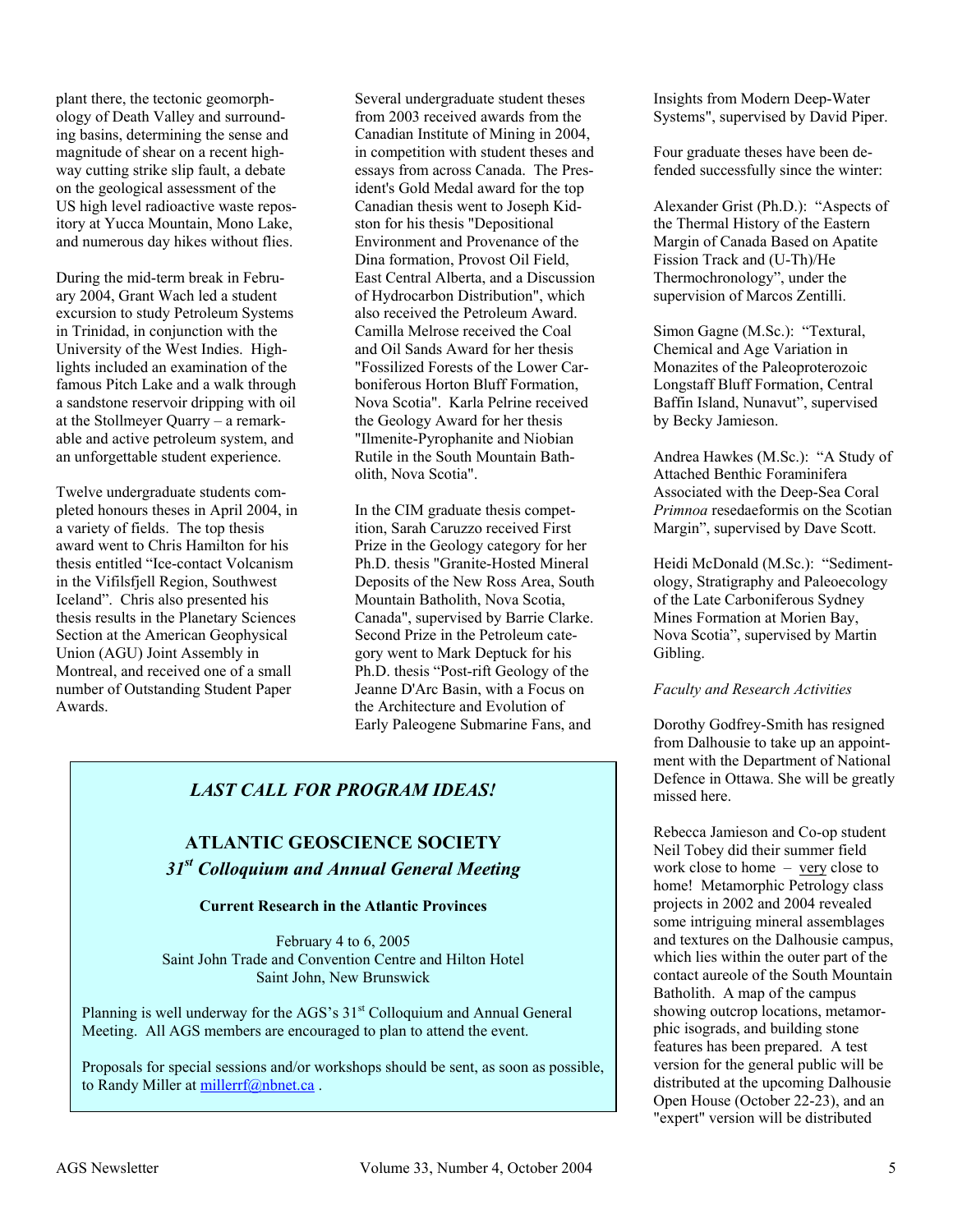with GAC-MAC-CSPG-CSSS registration kits in May 2005. The isograd map is being extended to other parts of Halifax, including Point Pleasant Park, and the results will be presented in poster form at AGS and GAC.

David Scott participated as one of the PI's in the Canadian Arctic Shelf Exchange Study (CASES) and Arctic-Net. He was chief scientist for part of Leg 8 (June 25-August 5, 2004) on board the CCGS *Amundsen* in the McKenzie River Shelf. The subproject being investigated by Scott and colleagues is "Millennial and decadal scale changes in ice cover in the Arctic" and, in ArcticNet, "sovereignty and paleoceanography of the NW Passage". The project involves students and postdocs from Dalhousie as well as co-PIs from Université de Québec à Rimouski, University of New Brunswick, and Natural Resources Canada. The *Amundsen* is an icebreaker refitted specifically for the CASES programme and will continue to work in the Arctic for up to 15 more years investigating all aspects of the Arctic environment. Scott also continues to investigate deep sea corals off the east coast of Canada. These corals have received considerable attention in the last few years as it becomes clear that they offer some of the best fish habitat available. Scott and colleagues have been using the corals as climate recorders because these organisms secrete yearly bands that provide unparalleled climate records in the ocean.

#### **SAINT MARY'S**  *Jarda Dostal*

Jarda Dostal continues to investigate the use of geochemical fingerprints of igneous rocks to decipher geodynamic events, metallogeny, and petrogenetic processes. He recently has focused attention on rocks in British Columbia, the Yukon, and abroad.

 $\mathcal{L}=\mathcal{L}=\mathcal{L}=\mathcal{L}=\mathcal{L}=\mathcal{L}=\mathcal{L}=\mathcal{L}=\mathcal{L}=\mathcal{L}=\mathcal{L}=\mathcal{L}=\mathcal{L}=\mathcal{L}=\mathcal{L}=\mathcal{L}=\mathcal{L}=\mathcal{L}=\mathcal{L}=\mathcal{L}=\mathcal{L}=\mathcal{L}=\mathcal{L}=\mathcal{L}=\mathcal{L}=\mathcal{L}=\mathcal{L}=\mathcal{L}=\mathcal{L}=\mathcal{L}=\mathcal{L}=\mathcal{L}=\mathcal{L}=\mathcal{L}=\mathcal{L}=\mathcal{L}=\mathcal{$ 

Pierre Jutras has been working on mafic dykes and associated peperites at the intrusive contact with Late Dev-

# **BEYOND THE LAST BILLION YEARS 2004-05 TALK SERIES**

**The Atlantic Geoscience Society and the Nova Scotia Museum of Natural History will co-sponsor the following talks in the fall of 2004. All talks will be at the Museum of Natural History, 1747 Summer Street, Halifax, beginning at 7:30 pm. The talks are designed for the general public. They are free, although donations to the Halifax Food Bank are greatly appreciated.** 

*Pick up a passport at one of the first two presentations, and have it stamped at each talk you attend. Those who attend all talks in the 2004- 05 series will be eligible to win a copy of "The Last Billion Years". Geological door prizes will be awarded at each presentation.* 

#### **Secrets of the Seabed off Nova Scotia Revealed: The New Mapping**  September 15, 2004

Multibeam bathymetric seabed mapping, developed in the early 1990s, enables high-resolution characterization, providing essential information for seabed management and conflict resolution. Gordon Fader, marine geologist with the Geological Survey of Canada (Atlantic) will explain how this new technique has been used in the Halifax Harbour cleanup, beach erosion in Prince Edward Island, the recovery of Swissair Flight 111, the discovery of shipwrecks and The Gully marine protected area.

#### **Mountains in the Maritimes: Exploring our Geological Heritage**  Wednesday, October 20

Join Brendan Murphy of Saint Francis Xavier University on an exciting journey through almost a billion years of geological time. Learn about the exotic micro-continents that came together from places as far away as the South Pole to the present-day Maritime Provinces. Discover the ancient Cobequid-Chedabucto Fault in Nova Scotia, which in its time rivalled today's San Andreas Fault.

# **Nova Scotia Landmarks**

Wednesday, November 10

Local photographer Len Wagg has captured the essence and dynamic geological beauty of Nova Scotia in his new book *Nova Scotia Landmarks*. The project took five years to complete, and Len will reveal a stunning collection of aerial photography from around Nova Scotia in this presentation. Enjoy the sun setting over the Cape Split cliffs, and the ocean pounding on the granite at Peggys Cove.

# **It's a Shore Thing – Human Impact on Beaches**

Wednesday, November 17

Our close connection with the sea has often resulted in activities that have affected our natural buffer against the sea – our shores. Evidence of former loading piers, fishing wharves, extraction of sediment and the opening and closing of inlets is found along the Nova Scotia coast. Bob Taylor of the Geological Survey of Canada (Atlantic) will discuss the implications of these activities on longer term shoreline change, in light of our recent obsession with living on the coast.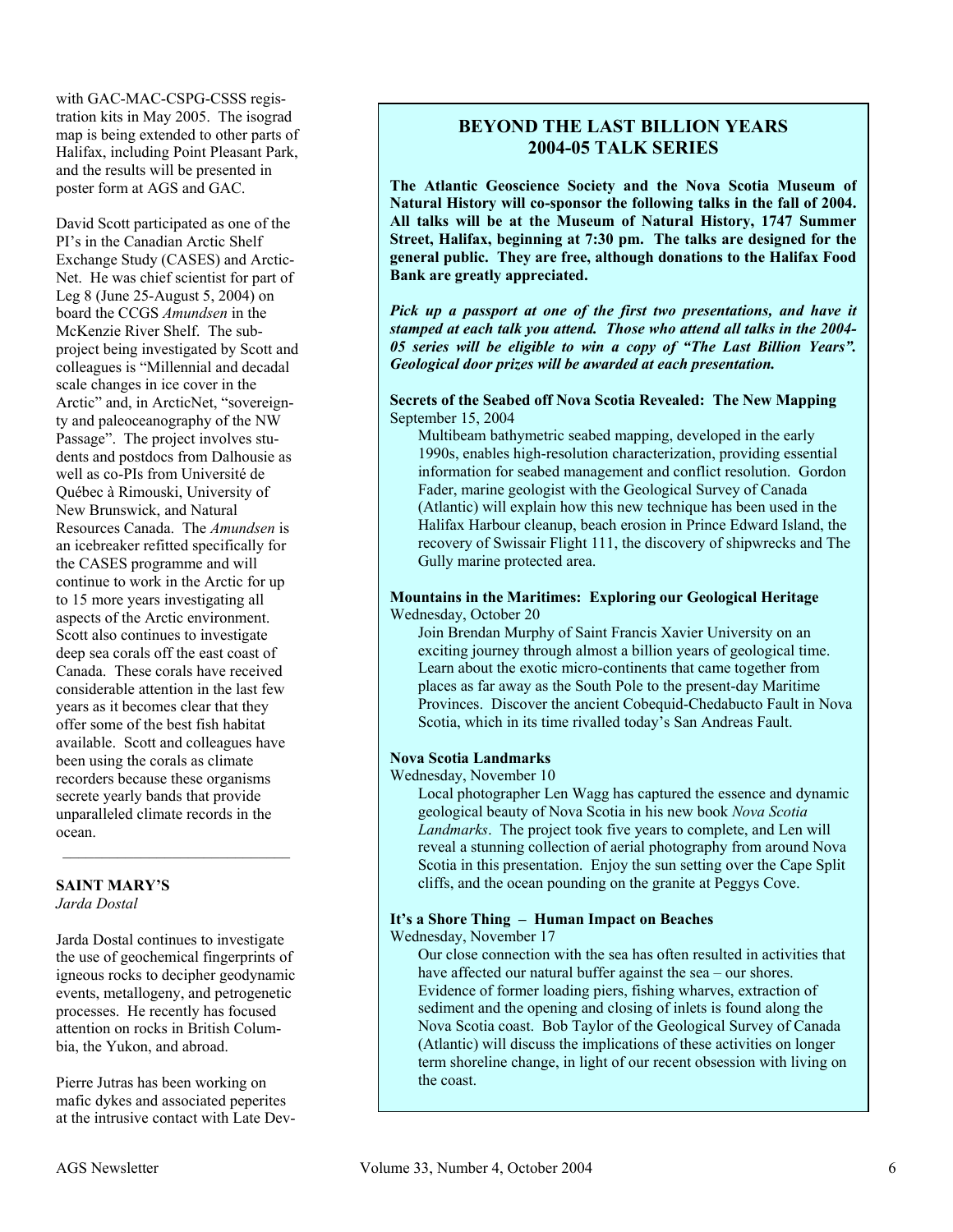onian red beds of the Gaspe Peninsula, Quebec; on Ordovician and Late Devonian paleosols developed on basalt in the area of Arisaig, Nova Scotia; on Pennsylvanian rocks of northern New Brunswick; on calcretized Carboniferous mounds in southern New Brunswick; and on the Visean succession of the Cumberland Basin in New Brunswick and Nova Scotia.

Andrew MacRae continued work on the offshore geology of Nova Scotia and Newfoundland. Studies included macrofossils from cores of the Lower Cretaceous of the Alma Field, and description of Cretaceous-Cenozoic coreholes on the southern Grand Banks.

Victor Owen spent the summer conducting field work related to the geochemistry of historical glass and the petrology high-grade metamorphic rocks.

Georgia Pe-Piper has been working on the diagenesis of on-shore and offshore sediments and the mineralogy and sedimentary petrology of Cretaceous rocks in Nova Scotia. She also continues to investigate Greek volcanic rocks.

 $\mathcal{L}_\text{max}$ 

#### **SAINT FRANCIS XAVIER**

*(The following was abstracted from an article in the August 29, 2004 issue of the Halifax Chronicle Herald.)* 

Mike Melchin of St. Francis Xavier University has received \$480,018 US for a global research project on mass extinction. The funds, which will be administered over 5 years by the U.S. National Science Foundation, amount to about \$627,480 Cdn. Mr. Melchin is the co-director of the project, which will study the second biggest mass extinction in earth's history, some 440 million years ago.

Mr. Melchin will assemble a consistent set of data on the timing, duration, and severity of the extinction event in different parts of the world with help

from his co-director, Charles Mitchell of State University of New York in Buffalo and at least seven other researchers from Canada, the United States, Europe, Russia and China.

They will collect fossils of small invertebrates from the time period. They will also test the rocks around the fossils to understand the environmental changes that were taking place during the extinction.

Of the funds from the foundation, \$48,768 US or about \$63,761 Cdn will go directly to St. F.X. to hire a graduate student and to cover field work and other travel expenses. Mr. Melchin will also be able to access funds from Buffalo to bring researchers to the university.

The Natural Science and Engineering Research Council has also given Mr. Melchin about \$220,000 for the five year project.

#### **NEW BRUNSWICK**  *David Lentz*  dlentz@unb.ca

Faculty and staff of UNB Geology have been busy since the end of the spring field schools. The department had a strong presence at the GAC-MAC meeting in St. Catharine's, with many presentations by students and staff. At the meeting, Dr. Shoufa Lin, a former Ph.D. student of Paul Williams, received both the W.W. Hutchison Medal, awarded to a young

individual for recent exceptional advances in Canadian earth science research) and the William Harvey Gross Award, made to a young scientist who has made a significant contribution to the field of economic geology in a Canadian context.

David Keighley has recently joined the faculty from the NB Department of Natural Resources. David, a sedimentologist, will continue his active research in New Brunswick with Clint St. Peter (NBDNR) and Adrian Park (UNB).

Adrian Park has been studying the deformation and faulting history of the lower Carboniferous rock of the eastern part of the Moncton sub-basin, specifically the Tournaisian Albert Formation and the Visean Weldon Formation and Windsor Group. Last spring, Adrian led a field trip of UNB graduate students to examine igneous rocks of the Oka complex and Mont Royal intrusions, and the Ile Ste. Helene diatreme.

James Whitehead and undergraduate student Chris Aaen spent several weeks during the summer on the western coast of Baffin Island. They were there to verify the origin of a circular feature touted by local diamond exploration geologists as a potential impact structure. Unfortunately, the feature turned out to be a collapsed pingo – a definite "cold hole" and not the expected "hot hole". Despite the disappointment, struggles with polar bears and occasional gales,



*UNB researchers James Whitehead and Chris Aaen investigating a circular structure on Baffin Island.*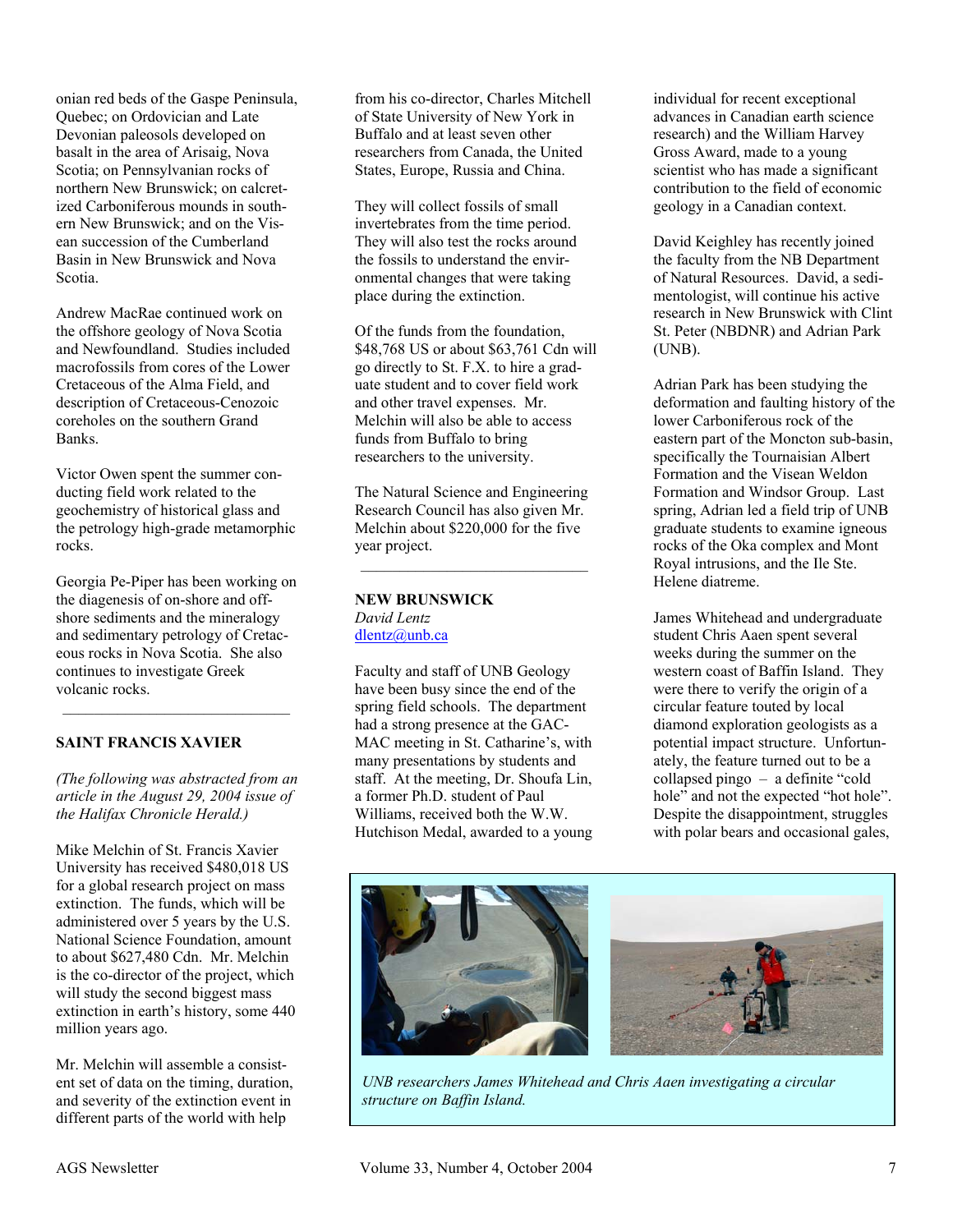James and Chris managed to define the internal structure of the pingo through various geophysical techniques (see photograph).

Karl Butler (Geophysicist and Director of Geological Engineering) and his students J-C. Nadeau, Christian Dupuis, Richardo White and Tony Mersich staged borehole, land and marine geophysical surveys at a number of sites this summer in pursuit of geological and geophysical goals. Locally, boreholes originally drilled for studies of the Fredericton aquifer were used for seismoelectric logging experiments employing custom-made antennas and seismic sources, while studies at the Fire Road coal mine near Minto revealed the potential for monitoring environmental remediation practices by means of time lapse apparent conductivity mapping. In the Sussex area, a novel survey combining seismic reflection and seismoelectric recording was conducted in collaboration with Susan Pullan of the GSC to investigate the structure and stratigraphy of New Brunswick's only known Cretaceous outlier basin, which is host to a high quality deposit of silica sand. In late July, the group was in Alma, NB, for a week of shallow marine seismic surveying over deltaic and beach environments that are the focus of sedimentological studies by Murray Gingras and Shahin Dashtgaard at U. Alberta. The survey was technologically remarkable for employing a pair of sub-bottom profilers towed in parallel and yielding a dense data set that should facilitate pseudo-3D imaging of the shallow subsurface stratigraphy.

Cliff Shaw's (Igneous Petrologist) experimental petrology lab is fully functional and is now open for business. The equipment in the lab allows experiments from 1 atmosphere to 2 GPa at temperatures up to 2000°C. At present the lab houses the following equipment:

1. End-loaded piston cylinder press capable of generating pressure to 2  $GPa$  and temperatures to 2000 $^{\circ}$ C.

- 2. One-atmosphere gas-mixing furnace that operates at temperatures up to 1650°C and can control oxygen fugacity in the range QFM-2 to HM.
- 3. Ultra-high temperature furnace for production of melts and glasses at temperatures up to  $1750^{\circ}$ C
- 4. Two three zone furnaces for crystal growth experiments.

In the near future, a second piston cylinder press capable over generating pressure up to 3.5 GPa will be brought on line. We also have a three cubic metre annealing furnace that will be put into operation once it finds a home. Cliff is currently looking for graduate students (to torture) for experimental/field studies of mineral – magma reaction kinetics and their application in deciphering the dynamic behaviour of magma chambers.

David Lentz (Economic Geology) was busy with his graduate and undergraduate thesis students this summer. Jon Lafontaine (B.Sc. Laval), who is working with Kay Thorne (NBDNR) on a gold system in the Annidale Belt, began in early summer as an M.Sc. candidate.

*University of New Brunswick Archaeological Field School 2004: An Interdisciplinary Approach* 

The 2004 UNB Archaeological Field School at Sam Orr's Pond was the first archaeological field school at UNB in over a decade. Instructors for the six week field school were Pam Dickinson, Department of Geology and Susan Blair, Department of Anthropology. Both are members of UNB's Geoarchaeology Research Group. The major themes of this project were geoarchaeological research, community-based archaeology, and coastal site salvage. One of the primary goals of this research is to try to understand the coastal landscape and how people used it in the past. During the project several pre-contact era coastal sites were explored in the Sam Orr's Pond estuary in Bocabec, near St. Andrews,

and part of an actively eroding site, designated BgDs-15, was excavated.

At the primary excavation site, BgDs-15, large quantities of soft-shelled clam, butchered animal bones, and the remnants of a small open hearth were discovered. Preliminary analysis suggests that these may represent a specialized food processing area, a place where, approximately 1000 years ago, ancestral Passamaquoddy people brought shellfish, small bony fish, and game to be butchered, smoked or dried. During the field project, it was noted that a portion of Sam Orr's Pond acts as a natural trap for marine fish. Preliminary research suggests that people living in the region in the past enhanced, or even created, this trap-feature by adjusting the position of submerged boulders along the beach front. The boulders are now well-below sea-level at high tide, but barely covered by water at low tide. As the researchers seek to establish the link between the origin of the fish trap and the site through geoarchaeological research, they consider the possibility that this may be the oldest culturally modified coastal fish trap in northeastern North America.

# **AGS NEWS**

**ATLANTIC GEOLOGY** *Sandra Barr*  sandra.barr@acadiau.ca

Although we did not get quite as much done over the summer as we had hoped, Volume 39, Number 2, is now at the printers and should be in the mail by the end of September. It is a special issue on granitic rocks, a spinoff from the highly successful session at the AGS - NEGSA meeting in March 2003 on "Processes in Felsic Magma Chambers – from Crystallization and Evolution to Emplacement". Guest editors for the special issue are the session convenors, Daniel Lux and David Gibson, assisted by journal editor Sandra Barr.

 $\mathcal{L}_\text{max}$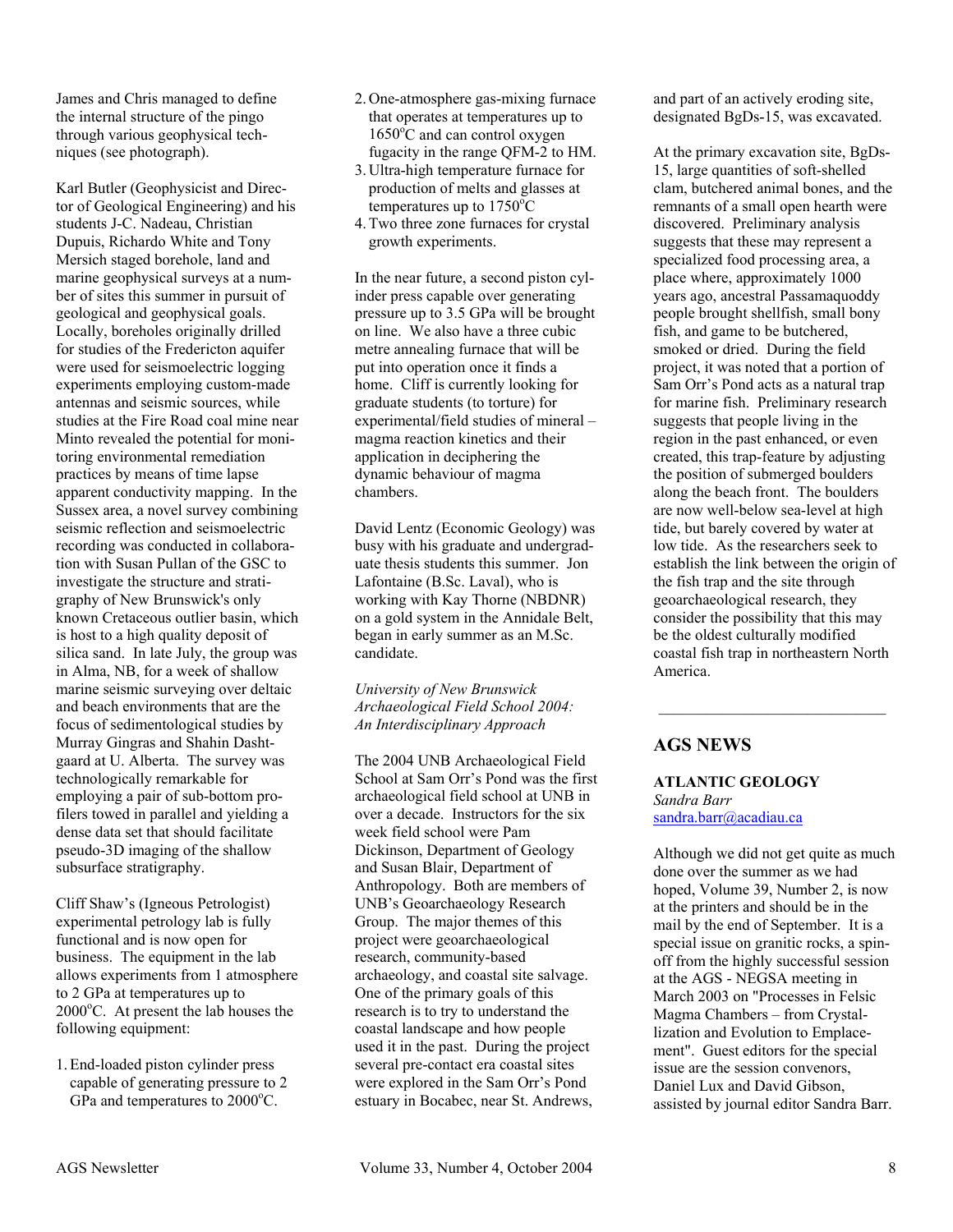Volume 39, Number 3, is in the final stages of layout and the galley proofs will be sent soon to authors. It contains the following papers, as well as the abstracts for AUGC 2003:

1. Alleghanian faulting in the southern Gaspé Peninsula of Quebec, by P. Jutras, G. Prichonnet, and S. McCutcheon.

2. Archived U-Pb (zircon) dates from southern New Brunswick, by M.J. McLeod, S.C. Johnson, and T.E. Krogh,

3. Structural transect through Silurian turbidites of the Fredericton Belt southwest of Fredericton, New Brunswick: the role of the Fredericton Fault in late Iapetus convergence, by A.F. Park and J. Whitehead,

4. New U-Pb (zircon) age and geochemistry of the Wedgeport pluton, Meguma terrane, Nova Scotia, by N.J. MacLean, S.M. Barr, C.E. White, and J.W.F. Ketchum, and

5. Anatomically-preserved cordaitalean trees from Lower Pennsylvanian (Langsettian) dryland alluvial-plain deposits at Joggins, Nova Scotia, by H.J. Falcon-Lang.

Volume 40, Number 1, is nearly at the layout stage. It is another special issue, consisting of a single large paper by Con Desplanque and David Mossman, entitled "Tides and their seminal impact on the geology, geography, history, and socio-economics of the Bay of Fundy, eastern Canada". It also includes the AGS Colloquium Abstracts for 2004.

Thanks to those who have paid your subscriptions! To the rest of you – please remember to do so soon (or you will receive another invoice!!).

 $\mathcal{L}_\text{max}$ 

#### **AGS FALL FIELD TRIP: VOLCANOLOGY OF NORTHERN NEW BRUNSWICK – SILURIAN- AND DEVONIAN-AGED CHALEURS AND DALHOUSIE GROUPS**

The AGS is holding a fall field trip, led by Reg Wilson, to examine the volcanic rocks of the Chaleurs and

Dalhousie groups in northern New Brunswick.

The field trip will be preceded by an orientation talk on the evening of Friday, October 1, at Keddy's Chateau in Bathurst. The trip will leave Keddy's at 8:00 am Saturday morning and overnight on Saturday at Howard Johnson's Motel in Campbellton. The trip will end in the early on Sunday afternoon to permit participants to return home that evening.

The trip is free. Participants are responsible for their own expenses, including transportation, meals, and food. The trip is suitable for both students and professionals.

Those interested in participating should contact Reg Wilson at 506- 547-2070 or  $\text{Reg.Wilson@gnb.ca}$ .

# **NEWS FROM OTHER ORGANIZATIONS**

#### **FUNDY GEOLOGICAL MUSEUM**  *Ken Adams*  adamskd@gov.ns.ca

Nova Scotia's Gem and Mineral Show, formerly known as the Rockhound Round-Up, was held at the Lion's Arena in Parrsboro from August 20 to 22, the 39th year that this event has been held in Parrsboro. Over 2,000 participants from across Canada and the United States were attracted to the show this year. Several dealers, including World Wide Minerals and Rock of Ages, have now been attending the show for more than 25 years. Preparations are now underway to celebrate the 40th anniversary.

The mineral and fossil treasures found along the shores of the Bay of Fundy have attracted many visitors to this region, and more than one visitor's trip to this show has resulted in a lifelong interest in these natural resources. This includes a number of the geologists who attended the show, as well as several of the dealers and exhibitors who continue to return each year.

Visitors to the show took part in workshops and demonstrations of rock cutting, polishing agate, faceting, silver and gold wire wrapping and jewelry making. Information about the geology of Nova Scotia was available through exhibits, guided walks and presentations. Representatives of the Atlantic Geoscience Society, the Nova Scotia Prospectors Association, the Nova Scotia Department of Natural Resources, Cape Chignecto Provincial Park, and Joggins Fossil Centre also took part in the show.

Prosauropod Dinosaur Dig 2004 took place during the last two weeks in July. The romance and lore of hunting for dinosaurs led a small group of volunteers and museum staff to do something that most people only dream of – a once in a lifetime opportunity to participate in a fossil dig. On July 16, PhD. candidate Tim Fedak, in conjunction with the Fundy Geological Museum, returned to North America's richest Prosauropod dinosaur site located on Nova Scotia's Fundy shore near Parrsboro. Funding for the two week expedition was provided by the Jurassic Foundation and the work was carried out under a Nova Scotia Museum Heritage Research permit

Several dinosaurs have been found at this site, and the excursion in the summer of 2000 yielded the most complete, largest example of Canada's oldest dinosaur to date. The animals belong to a group of herbivorous dinosaurs called prosauropods, ranging up to 8 metres in length. Characterized by a long neck, long tail and small head, these prehistoric beasts may have been a forerunner of the much larger, and much more recent, sauropods like Brachiosaurus and Apatosaurus.

Although several prosauropods were collected in North America in the 1880's, Fedak notes that the Nova Scotia animals are unique and he may be looking at a new taxon for North America. Bones uncovered during the 2004 dig included a number of ribs, teeth, a skull fragment, and several hip bones, which will be key in helping to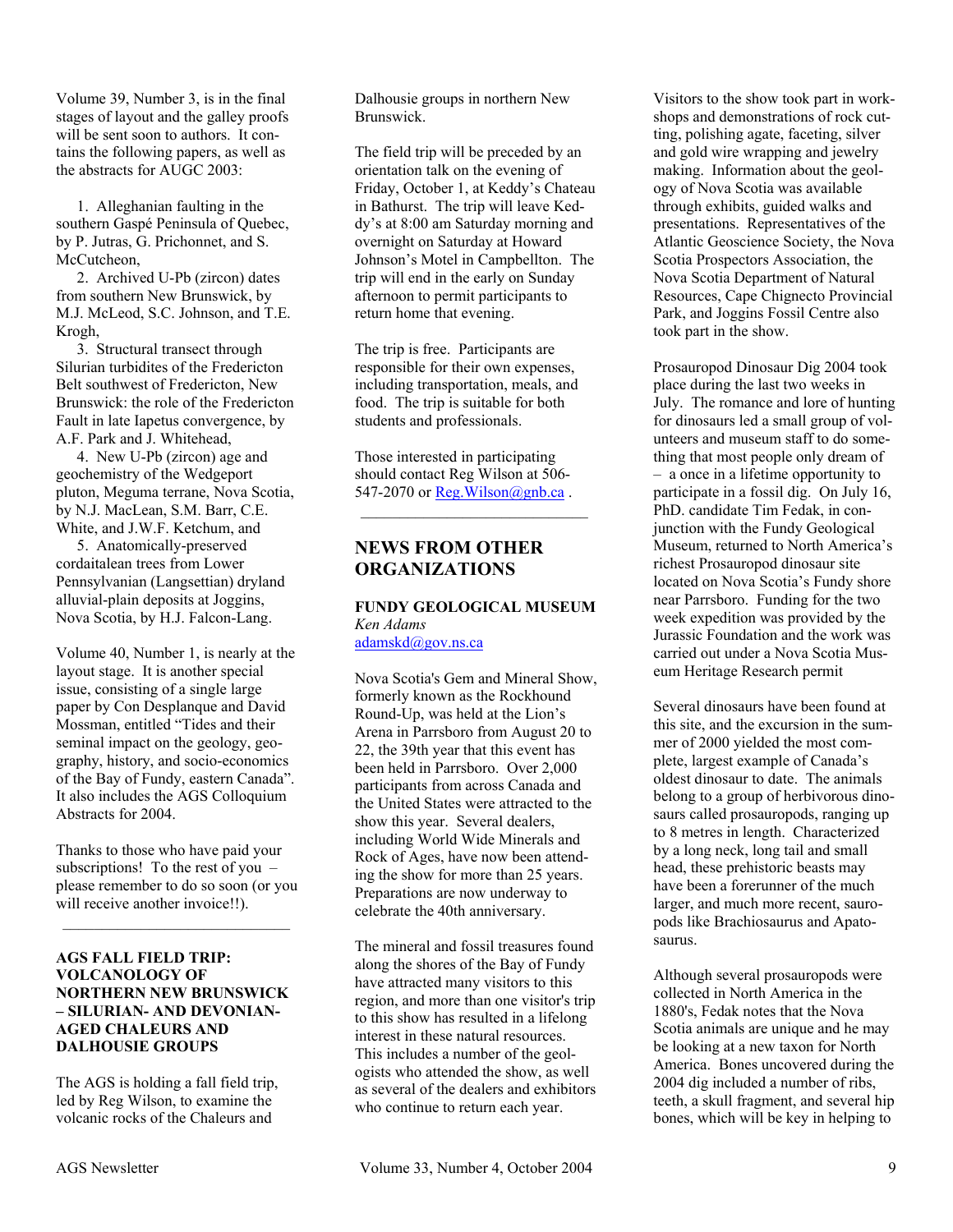identify the species of this dinosaur. These fragile bones, so crucial in species identification, are extremely susceptible to erosion. The dinosaur bone quarry is located near the base of a sandstone cliff subject to tidal erosion, giving the workers an even greater sense of purpose.

In addition to this "ground-breaking" research, Fedak's recent examination of a very small prosauropod specimen collected in 1986 revealed that the dinosaur was less than a year old at the time of its death. The discovery of the young animal suggests the presence of egg shells and other yearlings, great inspiration for dinosaur hunters everywhere!

For more information on prosauropod research in Nova Scotia, visit the Project Prosaruopod website at http:// museum.gov.ns.ca/fgm/lab/lab.html.

In July, the Museum's Board of Directors and the Cumberland Regional

Economic Development Association received the Final Report of the "Feasibility Assessment and Business Plan for the Fundy Geological Museum Expansion," prepared by Cantwell and Company. The Museum has become an anchor tourist attraction for the region, with over 22,000 visitors each year. The report identified a need for more programming space, storage space, an enhanced laboratory, a larger giftshop, a multi-media theatre capable of seating 70 people, and renovations to the existing gallery. A new gallery has also been proposed that will allow for interpretation of a number of themes related to the Bay of Fundy. Floor plans and architectural renderings of the proposed expansion were developed in association with Communication Design Group and Anwyll Fogo Architects. The overall size of the facility would be doubled, with opportunities to significantly increase site usage and economic benefits to the region. The Museum's Board will be meeting with



*AGS stalwart Peter Wallace (left) and Fred Walsh (President, Nova Scotia Prospectors Association) at the 2004 Nova Scotia Gem and Mineral Show. Peter gave two talks on the geology of Nova Scotia and AGS members John Calder and Ralph Stea also gave talks and led field trips. This year's show was attended by more than 2000 people.* 

its partners in the near future to determine a plan of action.

#### **NOVA SCOTIA MUSEUM OF NATURAL HISTORY**  *Deborah Skilliter*  skillidm@gov.ns.ca

The "Beyond the Last Billion Years" talk series, cosponsored by the Museum and the Atlantic Geoscience Society, has been a very successful venture. The average audience size ranges from 70 to 120 people, and is mostly composed of interested members of the public. It is a captive audience and the talk series is a wonderful way to communicate the relevance of earth science. Last year, people were given the opportunity to win their own copy of the book, "The Last Billion Years", if they attended all talks. Three books were awarded and the winners' thoughts on the talk series are provided below. The series will continue this year, thanks to the participation of the volunteer speakers. The schedule for the 2004-05 talk series is provided elsewhere in this issue.

The winners of a copy of "The Last Billion Years" for 2003-04 were Mary and Gordon Leaman and Joyce Chew. Organizers of the talk series asked the following questions of the winners:

1. How did you first hear about the "Beyond the Last Billion Years" talk series?

Mary: From the museum's Newsletter.

Gordon: My daughter.

Joyce: From the museum's Newsletter and from Rob Fensome, who has been involved with the joint AGS - Photographic Guild of Nova Scotia field trips.

2. What motivated you to attend all of the talks in the 2003-2004 series? Mary: They all seemed interesting and I wanted to win the book! Gordon: My daughter. Joyce: The slate of interesting topics.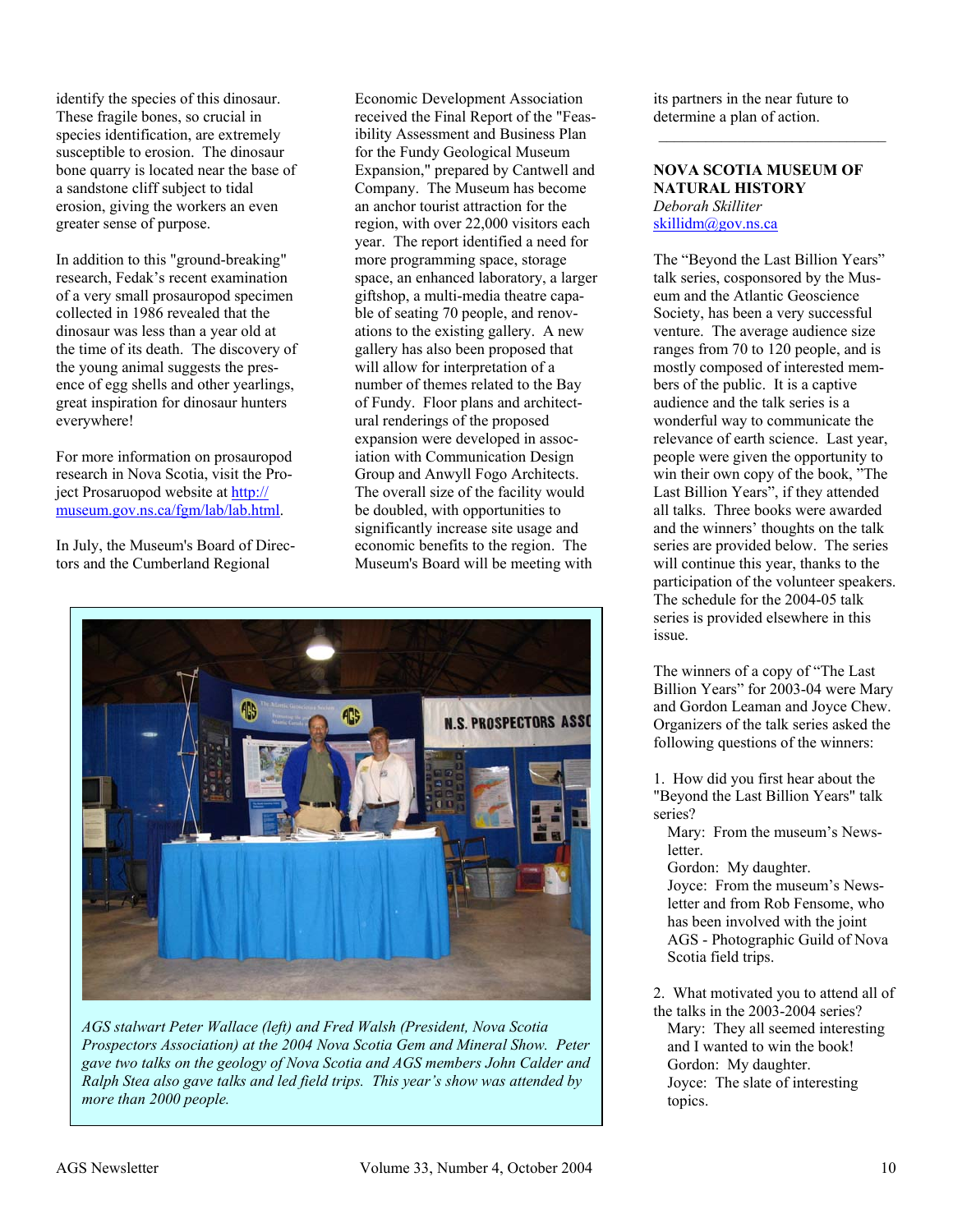

*Mary and Gordon Leaman – two of the three winners of a copy of The Last Billion Years for attending all sessions of the 2004 Beyond the Last Billion Years Talk Series.* 

3. What first interested or prompted you to attend the talk series?

Mary: I think the first talk was by Tim Fedak. Since I had met him at the Fundy Geological Museum, I thought his talk would be very interesting. Then we just decided to attend the rest of the talks. Gordon: My daughter. Joyce: A general interest in learning more about the geology that I had been photographing.

4. What talks did you most enjoy during this past year and why did you enjoy them?

Mary: Tim Fedak's, and the one about the mastodon. I enjoyed them because I know Tim Fedak and had worked a bit on the Prosauropod, and because the excavation of the mastodon was really interesting. Gordon: The mastodon find in Milford and the prosauropod at Wassons Bluff. Both were well presented by good speakers. Joyce: I enjoyed learning about the natural history of the Joggins area and about the mastodon discovery. It was very interesting to hear about the first hand experiences of those carrying out the excavations.

5. Do you have a geology

background? A general interest? Mary: Dad (Gordon) is a civil engineer and my mom is a senior research technician for the same company. I have grown up being around rocks and dirt all my life. I also want to be a palaeontologist after high school.

Gordon: I have a basic geology background and am exposed to geology through my work as a civil engineer. Mary's interest in palaeontology strengthens my interest in geology.

Joyce: I have a general interest in geology and landscapes due to my interest in photography. I also enjoy rockhounding occasionally and like to learn more about the natural history of Nova Scotia.

6. Do you plan to attend any talks in the 2004-05 series of talks?

Mary: Hopefully. Gordon: Yes. Joyce: Yes.

# **OTHER NEWS**

# **54th ANNUAL ATLANTIC UNIVERSITIES GEOLOGICAL CONFERENCE**

*Heather Wolczanski and the AUGC Organizing Committee* 

Acadia University's Fletcher Geology Club will host the  $54<sup>th</sup>$  annual Atlantic Universities Geology Conference (AUGC) in Wolfville from October  $28<sup>th</sup>$  to  $30<sup>th</sup>$ . The conference will bring together undergraduate earth science students from across the Atlantic Provinces to participate in competitive presentations and field trips showcasing the local geology, and to learn about career opportunities through visiting speakers. Although the conference is focused on undergraduate students, it is open to anyone who wishes to attend.

The first evening of the conference will focus on careers, with a series of short talks from people who work in different areas of earth science such as environmental consulting, mining, petroleum, and government. The goal is to give students an opportunity to learn about the variety of careers available to earth science students, ask

questions of experts, and debate the pros and cons of each career path.

Full and half-day field trips will run on the second day of the conference (October  $29<sup>th</sup>$ ). They will include a trip to a gypsum mine, an overview of the surficial and bedrock geology of the Wolfville area, and structural geology of the Lunenburg area. The focus of Friday evening's activities will be an inter-university Geo-Jeopardy competition.

The final day of the conference will consist of oral presentations and posters by students representing all the participating universities. It will culminate in a closing banquet on Saturday evening, with guest speaker Dr. David Piper of GSC Atlantic.

For additional information and services, including online registration, please visit our website at http://ace.acadiau.ca/science/geol/augc 2004. \_\_\_\_\_\_\_\_\_\_\_\_\_\_\_\_\_\_\_\_\_\_\_\_\_\_\_\_\_

#### **GEOSCIENCE SUMMIT 2004**

Leaders of the Canadian geoscience community are organizing Geoscience Summit 2004, which will take place in Ottawa on 16-17 October. Canadian earth sciences are at a crossroads in industry, surveys and academia, and the community needs to take stock and update its strategy. The meeting, therefore, will review the status of Canadian geoscience and reach a consensus on key steps that the Canadian earth sience community needs to take to ensure its continued relevance and viability in the short and long term.

Key points will include recruitment as a wave of retirements approaches, challenges and opportunities in the energy, mining and geotechnical industries, geological survey activity, NSERC funding strategy, and planning for upcoming events such as the International Year of Planet Earth and International Polar Year.

The event will coincide with National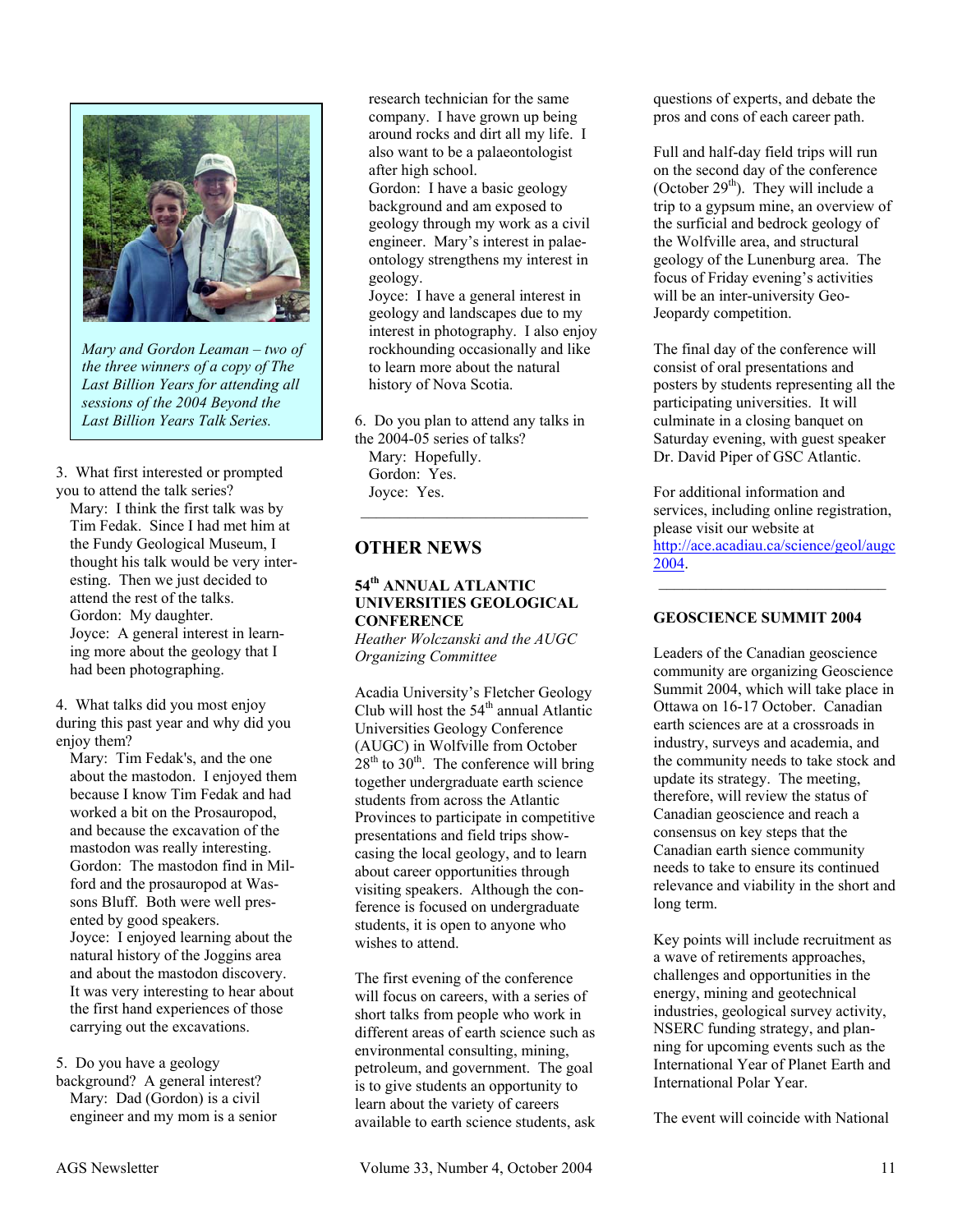Science and Technology Week, will precede visits by a small delegation to senior Ottawa-based science officials, and will take the place of the regular meetings of the Canadian Geoscience Council and Council of Presidents.

Further information can be obtained from Harvey Thorleifson, President of the Canadian Geoscience Council, at thorleif@umn.edu.

#### **FALL MEETING AND FIELD TRIP 2004, CANADIAN TECTONICS GROUP**

The Canadian Tectonics Group 2004 fall meeting, in honour of Prof. Philip Simony, will be held at the Delta Hotel and Conference Centre in Saint John, New Brunswick. The meeting will be hosted by UNB and the New Brunswick Museum.

The meeting will begin on Friday evening, October 22, with a Meet and Greet social. Technical sessions will be held on Saturday. A field trip on Sunday, October 24, will be led by Paul Wilson (UNB) and will focus on aspects of deformation in the Carboniferous basins, in particular the problem of discriminating sedimentary and tectonic features.

#### **20TH ANNIVERSARY OF THE SOCIETY FOR THE PRESERVATION OF NATURAL HISTORY COLLECTIONS**  *Iris Hardy*  Ihardy@nrcan.gc.ca

The Society for the Preservation of Natural History Collections is proud to be recognizing its 20 years of service to the Natural History Community in 2005. SPNHC is an international association of individuals who are interested in the development and preservation of natural history collections. Within SPNHC, "natural history" encompasses more than biological and geological topics; it also includes the fields of anthropology, *e.g*., ethnology and archaeology. SPNHC members are collection mana-

gers, curators, registrars, conservators, and other specialists and generalists involved with research, educational and exhibit collections; a broad range of associated values to these materials are both acknowledged and protected.

In these 20 years, SPNHC has led the way in providing support to the Natural History Community via:

- Books: *Storage of Natural History Collections: A Preventive Conservation Approach*, *Storage of Natural History Collections: Ideas and Practical Solutions* (both of these have quickly become classics, and have import beyond natural history fields), *Managing the Modern Herbarium*, and our latest *MuseumWise: Workplace Words Defined.* More books are scheduled to come out soon.
- Collection Forum: Our internationally respected peerreviewed journal, which covers the diverse subject matter relevant to the needs of natural history collection management and preservation. Book reviews are regularly included. Visit our website to view two volumes and the contents of other previous issues.
- Newsletter: Twice-yearly Newsletters, which include an occas-ional series of subject specific Leaflets (the Leaflets and some newsletters are on our web-site).
- Annual Meetings: Sometimes held in conjunction with other organizations such as the Natural Science Collections Alliance (previously known as the Association of Systematics Collections/ASC) and the International Society for Biological and Environmental Repositories/ISBER. Workshops are held at each meeting.

Participation in pertinent forums relating to the Society's mission, e.g. Heritage Preservation's *Heritage Health Index*, and the *Workshop to Produce a Decadal Vision for* 

#### *Taxonomy and Natural History Collections* funded by NSF.

The Society's contributions were recognized by the American Institute for Conservation of Historic and Artistic Works (AIC) and Heritage Preservation, which presented SPNHC with its 2001 award for Outstanding Commitment to the Preservation and Care of Collections. SPNHC is a valuable resource that should not be overlooked by workers in the natural history field. The Society actively encourages the participation of individuals involved with all aspects of natural history collections. Visit our web-site http://www.spnhc.org and join the listserv NHCOLL-L. We encourage you to become a member and partake of our activities, especially this coming year.

We are pleased to welcome the Natural Sciences Collections Association as a participant in our  $20<sup>th</sup>$ Annual Meeting in London, June 12– 19, 2005.